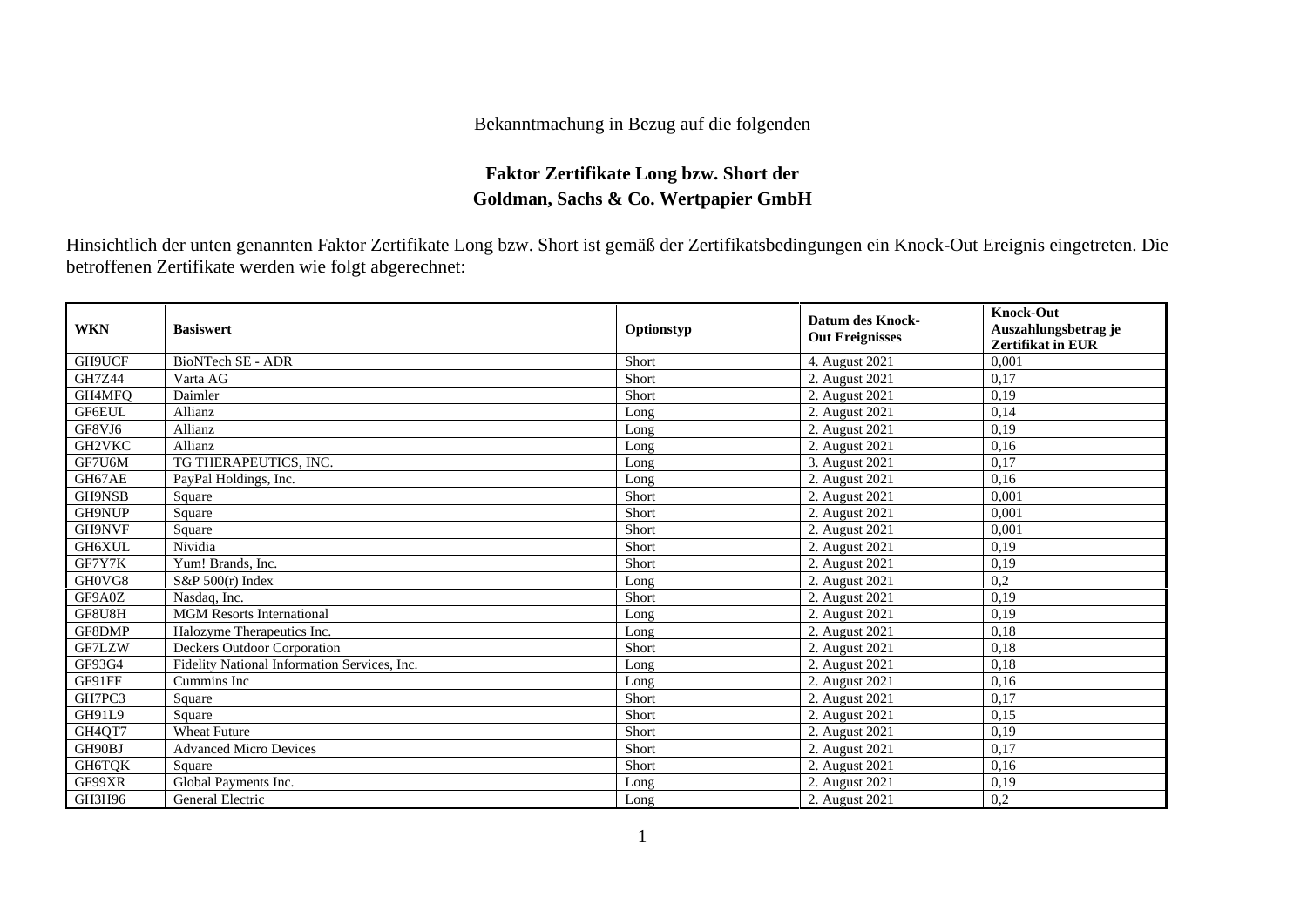| <b>WKN</b>    | <b>Basiswert</b>              | Optionstyp | <b>Datum des Knock-</b><br><b>Out Ereignisses</b> | <b>Knock-Out</b><br>Auszahlungsbetrag je<br><b>Zertifikat in EUR</b> |
|---------------|-------------------------------|------------|---------------------------------------------------|----------------------------------------------------------------------|
| GH9DVD        | <b>Advanced Micro Devices</b> | Short      | 2. August 2021                                    | 0,18                                                                 |
| GH7GUC        | Nividia                       | Short      | 2. August 2021                                    | 0,17                                                                 |
| GH7Z43        | Varta AG                      | Short      | 2. August 2021                                    | 0,2                                                                  |
| GH91HY        | <b>ASML</b>                   | Short      | 2. August 2021                                    | 0,16                                                                 |
| GH3SHY        | Infineon                      | Short      | 2. August 2021                                    | 0,19                                                                 |
| GF96VC        | <b>KPN</b>                    | Short      | 2. August 2021                                    | 0,19                                                                 |
| GF8JWT        | Bechtle                       | Short      | 2. August 2021                                    | 0,19                                                                 |
| GC4XTF        | Siemens Healthineers AG       | Short      | 2. August 2021                                    | 0,2                                                                  |
| <b>GH44V0</b> | Severn Trent                  | Short      | 2. August 2021                                    | 0,2                                                                  |
| <b>GH427A</b> | TecDAX (Performance Index)    | Short      | 2. August 2021                                    | 0,19                                                                 |
| GC7NJB        | Adecco                        | Long       | 2. August 2021                                    | 0,2                                                                  |
| GF756Q        | Danone                        | Short      | 2. August 2021                                    | 0,17                                                                 |
| GF4S8B        | Just Eat Takeaway.com N.V.    | Short      | 2. August 2021                                    | 0,19                                                                 |
| GH7WYC        | Tesla Inc                     | Short      | 2. August 2021                                    | 0,19                                                                 |
| GH3AVA        | CTS Eventim AG & Co. KGaA     | Short      | 2. August 2021                                    | 0,19                                                                 |
| <b>GH843H</b> | NIO Inc                       | Short      | 2. August 2021                                    | 0.13                                                                 |
| GH8HRQ        | Square                        | Short      | 2. August 2021                                    | 0,17                                                                 |
| GF98CF        | Global Payments Inc.          | Long       | 2. August 2021                                    | 0,15                                                                 |
| <b>GH312M</b> | Royal Dutch Shell plc         | Short      | 2. August 2021                                    | 0,2                                                                  |
| GH7WYB        | Tesla Inc                     | Short      | 2. August 2021                                    | 0,19                                                                 |
| <b>GH7Z48</b> | Tesla Inc                     | Short      | 2. August 2021                                    | 0,18                                                                 |
| GF9UQY        | Tesla Inc                     | Short      | 2. August 2021                                    | 0.19                                                                 |
| GF7Y43        | Pfizer                        | Short      | 2. August 2021                                    | 0,15                                                                 |
| GH9DT1        | <b>BioNTech SE - ADR</b>      | Short      | 2. August 2021                                    | 0,16                                                                 |
| GH44QF        | Meggitt PLC                   | Short      | 2. August 2021                                    | 0,18                                                                 |
| GH9DSL        | BioNTech SE - ADR             | Short      | 2. August 2021                                    | 0,12                                                                 |
| GH93Z9        | <b>BioNTech SE - ADR</b>      | Short      | 2. August 2021                                    | 0,16                                                                 |
| GH8GB8        | Square                        | Short      | 2. August 2021                                    | 0,19                                                                 |
| GH76ZZ        | <b>BioNTech SE - ADR</b>      | Short      | 2. August 2021                                    | 0,11                                                                 |
| GH4CMA        | Tesla Inc                     | Short      | 2. August 2021                                    | 0,14                                                                 |
| GH9DSH        | BioNTech SE - ADR             | Short      | 2. August 2021                                    | 0,01                                                                 |
| <b>GH6TQE</b> | Tesla Inc                     | Short      | 2. August 2021                                    | 0,17                                                                 |
| GH8GA7        | TeamViewer AG                 | Long       | 3. August 2021                                    | 0,16                                                                 |
| GH8GBT        | TeamViewer AG                 | Long       | 3. August 2021                                    | 0,16                                                                 |
| GH34AR        | Telefonica                    | Short      | 3. August 2021                                    | 0,17                                                                 |
| GH8GC3        | TeamViewer AG                 | Long       | 3. August 2021                                    | 0,16                                                                 |
| GH44HW        | Fresnillo                     | Short      | 3. August 2021                                    | 0,17                                                                 |
| GH44V7        | The Weir Group PLC            | Long       | 3. August 2021                                    | 0,18                                                                 |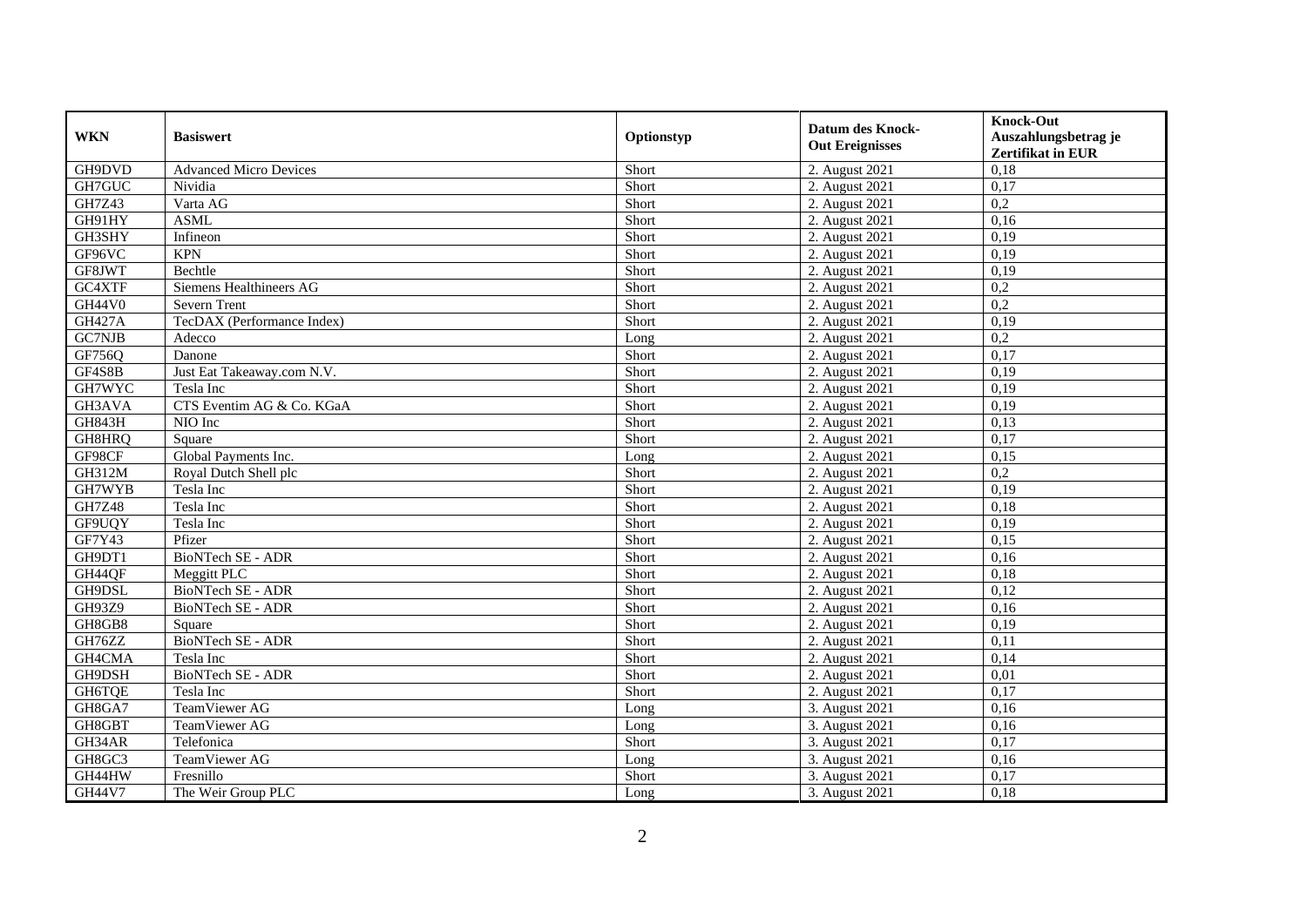| <b>WKN</b>    | <b>Basiswert</b>                             | Optionstyp | <b>Datum des Knock-</b><br><b>Out Ereignisses</b> | <b>Knock-Out</b><br>Auszahlungsbetrag je<br><b>Zertifikat in EUR</b> |
|---------------|----------------------------------------------|------------|---------------------------------------------------|----------------------------------------------------------------------|
| GF45KV        | <b>BMW</b>                                   | Long       | 3. August 2021                                    | 0,14                                                                 |
| GH8GA5        | TeamViewer AG                                | Long       | 3. August 2021                                    | 0,16                                                                 |
| GF5KCP        | <b>BMW</b>                                   | Long       | 3. August 2021                                    | 0,16                                                                 |
| <b>GF7W78</b> | Fidelity National Information Services, Inc. | Long       | 3. August 2021                                    | 0,17                                                                 |
| GH9FWP        | Meggitt PLC                                  | Short      | 3. August 2021                                    | 0,001                                                                |
| GH7CT2        | Meggitt PLC                                  | Short      | 3. August 2021                                    | 0,001                                                                |
| GH91KQ        | <b>SMA Solar Technology</b>                  | Short      | 3. August 2021                                    | 0,18                                                                 |
| GH429Z        | United Rentals, Inc.                         | Short      | 3. August 2021                                    | 0,18                                                                 |
| GF8JZZ        | MasterCard                                   | Long       | 3. August 2021                                    | 0,17                                                                 |
| <b>GH583B</b> | Wartsila                                     | Short      | 3. August 2021                                    | 0,19                                                                 |
| GH51QV        | Ubisoft Entertainment S.A.                   | Long       | 3. August 2021                                    | 0.18                                                                 |
| GH61L9        | adidas                                       | Short      | 3. August 2021                                    | 0,19                                                                 |
| GH3ZFE        | CAC 40 Index                                 | Short      | 3. August 2021                                    | 0,2                                                                  |
| GH8450        | Salzgitter                                   | Short      | 3. August $2021$                                  | 0,2                                                                  |
| GF6P8B        | CAC 40 Index                                 | Short      | 3. August 2021                                    | 0,18                                                                 |
| <b>GH426R</b> | $STOXX(r)$ Europe 600 Index                  | Short      | 3. August 2021                                    | 0,19                                                                 |
| GF8YXV        | Accor                                        | Long       | 3. August 2021                                    | 0,18                                                                 |
| GF7Y86        | <b>AXA</b>                                   | Short      | 3. August 2021                                    | 0,2                                                                  |
| GF4US3        | <b>DSM</b>                                   | Short      | 3. August 2021                                    | 0,18                                                                 |
| GF6J9K        | <b>Fleetcor Technologies</b>                 | Long       | 3. August 2021                                    | 0,2                                                                  |
| GF8LQW        | HealthEquity, Inc.                           | Long       | 3. August 2021                                    | 0,16                                                                 |
| GF6ACV        | MasterCard                                   | Long       | 3. August 2021                                    | 0,18                                                                 |
| GH2Y5Z        | Under Armour, Inc. - Class C                 | Short      | 3. August 2021                                    | 0,19                                                                 |
| GF7YJ7        | Eaton Corporation PLC                        | Short      | 3. August 2021                                    | 0,19                                                                 |
| GF1Z2P        | WEC Energy Group Inc.                        | Short      | 3. August 2021                                    | 0,2                                                                  |
| GF8YQU        | Activision Blizzard, Inc.                    | Long       | 3. August 2021                                    | 0,15                                                                 |
| GH6JFB        | Lufthansa                                    | Long       | 3. August 2021                                    | 0,17                                                                 |
| GF8JYU        | Live Nation Entertainment, Inc.              | Long       | 3. August 2021                                    | 0,19                                                                 |
| GF4ZXQ        | Fisery, Inc.                                 | Long       | 3. August 2021                                    | 0,15                                                                 |
| GH51SF        | American Airlines Group Inc.                 | Long       | 3. August 2021                                    | 0,17                                                                 |
| GF11HE        | <b>BMW</b>                                   | Long       | 3. August 2021                                    | 0,16                                                                 |
| GH51RF        | Trip.com Group Limited                       | Long       | 3. August 2021                                    | 0,17                                                                 |
| GF8TYD        | The Clorox Company                           | Long       | 3. August 2021                                    | $\overline{0.2}$                                                     |
| GH4QFR        | Discovery Inc                                | Long       | 3. August 2021                                    | 0,18                                                                 |
| GF4RXW        | ViacomCBS Inc.                               | Long       | 3. August 2021                                    | 0,18                                                                 |
| GH4YMY        | Discovery Inc                                | Long       | 3. August 2021                                    | 0,2                                                                  |
| GH8PN6        | Trip.com Group Limited                       | Long       | 3. August 2021                                    | 0,2                                                                  |
| GF98DL        | LEGGETT & PLATT, INCORPORATED                | Long       | 3. August 2021                                    | 0,16                                                                 |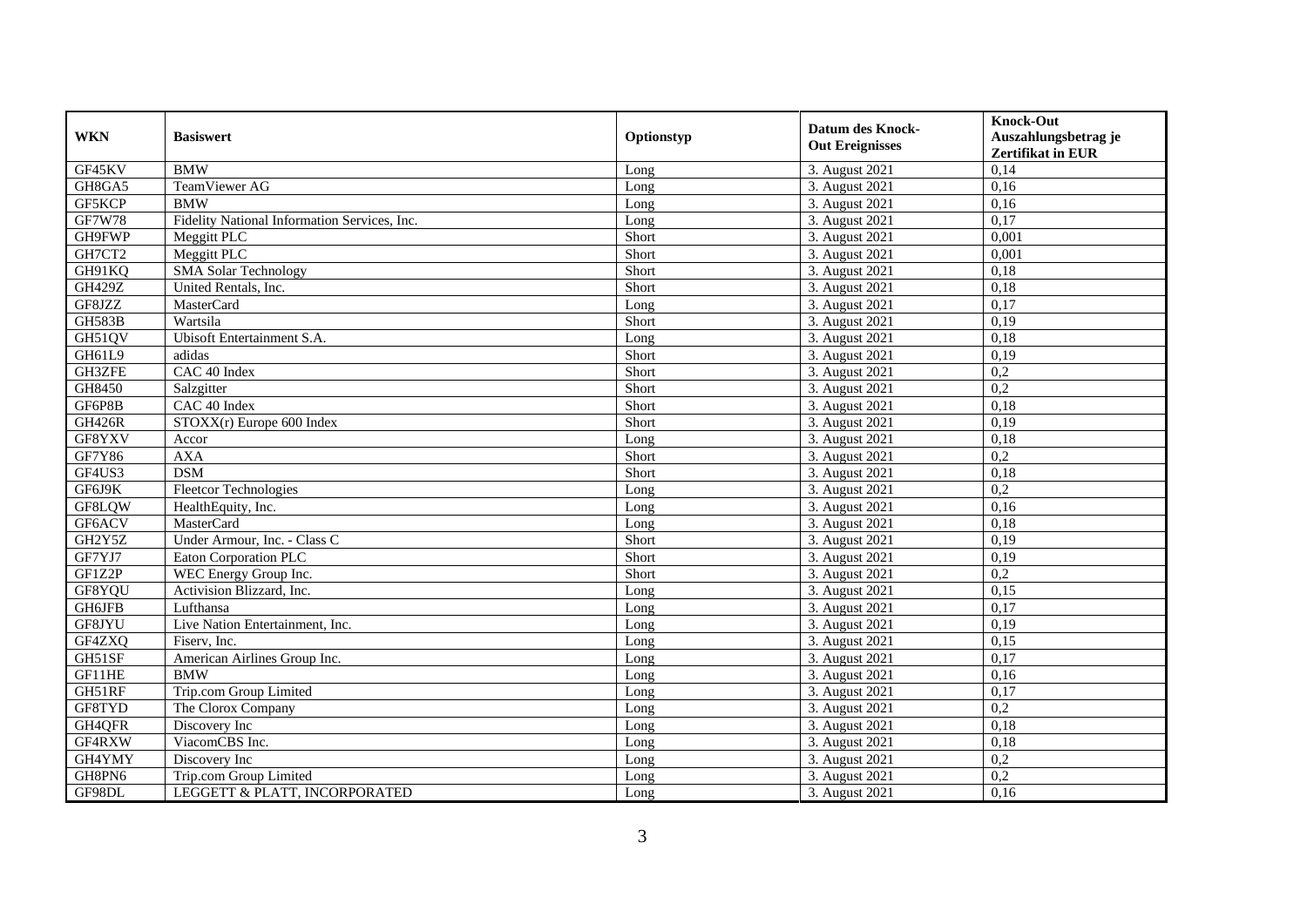| <b>WKN</b>    | <b>Basiswert</b>                         | Optionstyp | <b>Datum des Knock-</b><br><b>Out Ereignisses</b> | <b>Knock-Out</b><br>Auszahlungsbetrag je<br><b>Zertifikat in EUR</b> |
|---------------|------------------------------------------|------------|---------------------------------------------------|----------------------------------------------------------------------|
| GF5MH7        | Zimmer                                   | Long       | 3. August 2021                                    | 0,08                                                                 |
| <b>GF7U08</b> | <b>IPG Photonics Corporation</b>         | Long       | 3. August 2021                                    | 0,001                                                                |
| GF7QX4        | <b>IPG Photonics Corporation</b>         | Long       | 3. August 2021                                    | 0,001                                                                |
| GH3ZL7        | <b>IPG Photonics Corporation</b>         | Long       | 3. August 2021                                    | 0,001                                                                |
| GH74AJ        | Anglo American PLC                       | Short      | 3. August 2021                                    | 0,16                                                                 |
| GH842J        | <b>AIXTRON SE</b>                        | Short      | 4. August 2021                                    | 0.16                                                                 |
| <b>GF7YEE</b> | The Clorox Company                       | Long       | 4. August 2021                                    | 0,17                                                                 |
| <b>GH843Y</b> | <b>AIXTRON SE</b>                        | Short      | 4. August 2021                                    | 0,18                                                                 |
| <b>GH6JEE</b> | <b>AIXTRON SE</b>                        | Short      | 4. August 2021                                    | 0,15                                                                 |
| GH8428        | Trip.com Group Limited                   | Long       | 3. August 2021                                    | 0,18                                                                 |
| GH74FY        | Micron Technology                        | Short      | 3. August 2021                                    | 0,17                                                                 |
| GH3XNR        | Oorvo Inc                                | Short      | 3. August 2021                                    | 0,19                                                                 |
| GH3UYR        | AutoZone Inc.                            | Short      | 3. August 2021                                    | 0,18                                                                 |
| GH4W1F        | Nividia                                  | Short      | 3. August 2021                                    | 0,2                                                                  |
| GH3V1T        | <b>REXNORD CORPORATION</b>               | Short      | 3. August 2021                                    | 0.18                                                                 |
| GF9A71        | Seagen Inc                               | Short      | 3. August 2021                                    | 0,18                                                                 |
| GC9PY9        | Kirkland Lake Gold Ltd.                  | Short      | 3. August 2021                                    | 0,19                                                                 |
| GC8Q0H        | Nike                                     | Short      | 3. August 2021                                    | 0,2                                                                  |
| GF8DKC        | Pfizer                                   | Short      | 3. August 2021                                    | 0,19                                                                 |
| GF91F6        | Ulta Beauty, Inc.                        | Short      | 3. August 2021                                    | 0,19                                                                 |
| GF7VFW        | MARRIOTT VACATIONS WORLDWIDE CORPORATION | Long       | 3. August 2021                                    | 0,18                                                                 |
| GF6JJ5        | Everest Re Group, Ltd.                   | Short      | 3. August 2021                                    | 0,2                                                                  |
| GF4UFU        | Motorola Solutions, Inc.                 | Short      | 3. August 2021                                    | 0,19                                                                 |
| GF3AEW        | Nike                                     | Short      | 3. August 2021                                    | 0,18                                                                 |
| GF7VMP        | Leidos Holdings Inc.                     | Long       | 3. August 2021                                    | 0,19                                                                 |
| GH2CYW        | TEXAS ROADHOUSE, INC.                    | Long       | 3. August 2021                                    | 0,16                                                                 |
| GF7QCP        | Pfizer                                   | Short      | 3. August 2021                                    | 0,15                                                                 |
| GH9DKT        | <b>BioNTech SE - ADR</b>                 | Short      | 3. August 2021                                    | 0,2                                                                  |
| GH4W3D        | Match Group, Inc.                        | Long       | 4. August 2021                                    | 0,16                                                                 |
| <b>GH3V17</b> | Devon Energy                             | Long       | 4. August 2021                                    | 0,19                                                                 |
| GH5LRH        | Siemens Healthineers AG                  | Short      | 4. August 2021                                    | 0,17                                                                 |
| <b>GH4CKR</b> | <b>SMA Solar Technology</b>              | Short      | 4. August 2021                                    | 0,17                                                                 |
| GH6B43        | Infineon                                 | Short      | 4. August 2021                                    | 0,17                                                                 |
| GH1QPM        | Cancom                                   | Short      | 4. August 2021                                    | 0,2                                                                  |
| GH7HDT        | <b>ICE EUA Futures</b>                   | Short      | 4. August 2021                                    | 0,16                                                                 |
| GH8441        | <b>AIXTRON SE</b>                        | Short      | 4. August 2021                                    | 0,17                                                                 |
| GF5SZE        | Philips                                  | Long       | 4. August 2021                                    | 0,18                                                                 |
| <b>GH564M</b> | Commerzbank                              | Long       | 4. August 2021                                    | 0,17                                                                 |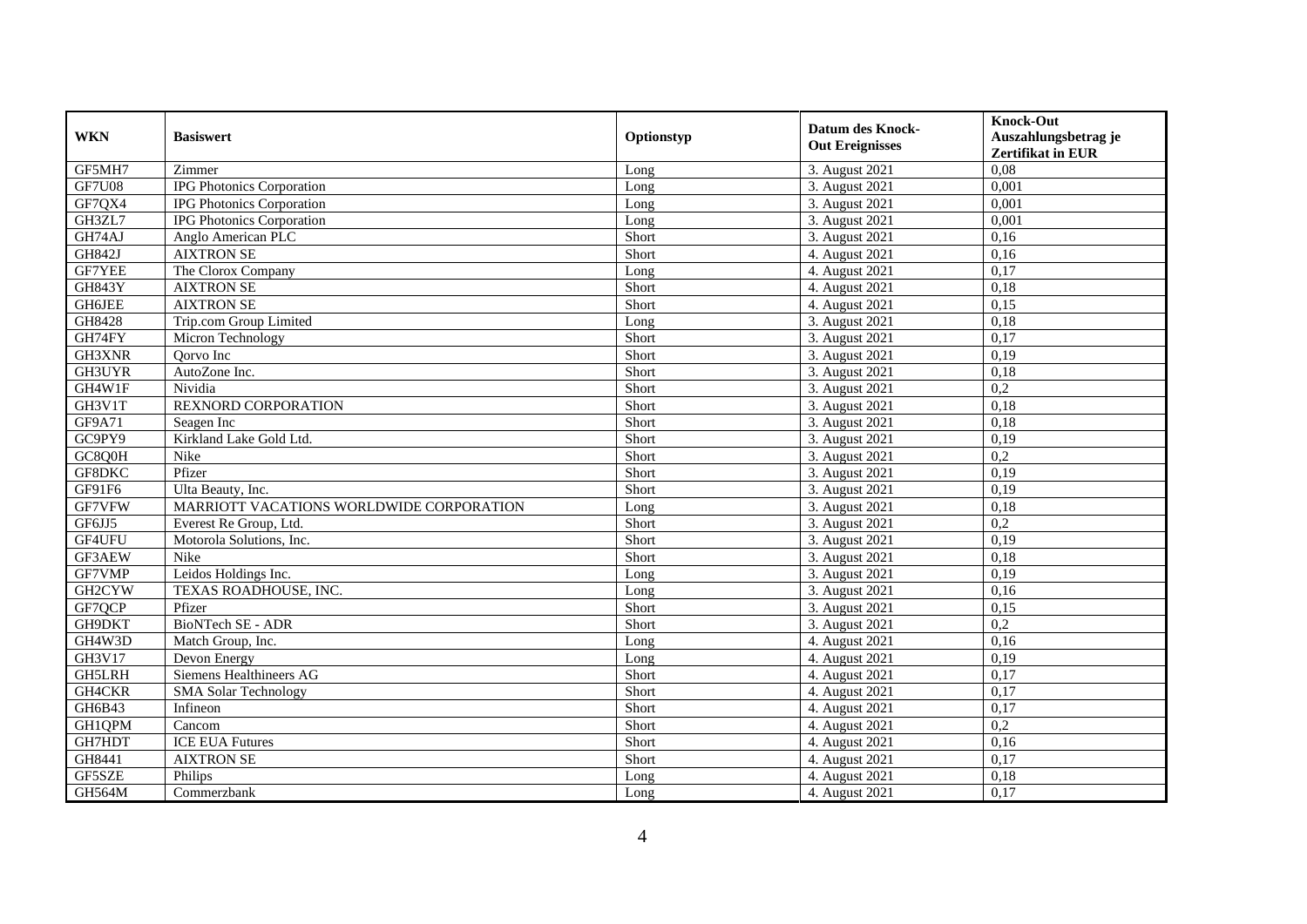| <b>WKN</b> | <b>Basiswert</b>                    | Optionstyp | <b>Datum des Knock-</b><br><b>Out Ereignisses</b> | <b>Knock-Out</b>                                 |
|------------|-------------------------------------|------------|---------------------------------------------------|--------------------------------------------------|
|            |                                     |            |                                                   | Auszahlungsbetrag je<br><b>Zertifikat in EUR</b> |
| GH91JT     | <b>SMA Solar Technology</b>         | Short      | 4. August 2021                                    | 0,18                                             |
| GH4QFJ     | Delivery Hero SE                    | Short      | 4. August 2021                                    | 0,2                                              |
| GH5ES7     | Delivery Hero SE                    | Short      | 4. August 2021                                    | 0,18                                             |
| GH6JG1     | Nividia                             | Short      | 4. August 2021                                    | 0,19                                             |
| GH5WMV     | Las Vegas Sands Corp.               | Long       | 4. August 2021                                    | 0,18                                             |
| GH9UCL     | <b>BioNTech SE - ADR</b>            | Short      | 4. August 2021                                    | 0,001                                            |
| GH4QD4     | Norwegian Cruise Line Holdings Ltd. | Long       | 4. August 2021                                    | $\overline{0.2}$                                 |
| GH5CWU     | Arconic Corp                        | Long       | 4. August 2021                                    | 0,18                                             |
| GH3V1W     | H&R Block, Inc.                     | Short      | 4. August $2021$                                  | 0,19                                             |
| GF8XYU     | Synopsys, Inc.                      | Short      | 4. August 2021                                    | 0,19                                             |
| GF96UZ     | NextEra Energy                      | Short      | 4. August 2021                                    | 0,19                                             |
| GC9TK8     | Uber Technologies, Inc.             | Long       | 4. August 2021                                    | 0,19                                             |
| GF8LSK     | Molson Coors Brewing Company        | Long       | 4. August 2021                                    | 0,17                                             |
| GF7W94     | FRESHPET, INC.                      | Long       | 4. August 2021                                    | 0,2                                              |
| GF5VGR     | Hormel Foods                        | Long       | 4. August 2021                                    | 0,17                                             |
| GF7VMJ     | LIBERTYGlobal PLC                   | Short      | 4. August 2021                                    | 0,2                                              |
| GF7VCW     | Watts Water Technologies Inc        | Short      | 4. August 2021                                    | 0,2                                              |
| GF93GN     | Gap                                 | Long       | 4. August 2021                                    | 0,17                                             |
| GF7DJ9     | Unum Group                          | Long       | 4. August 2021                                    | 0,2                                              |
| GF7V96     | Nike                                | Short      | 4. August 2021                                    | 0,2                                              |
| GF2F18     | Nielsen Holdings PLC                | Long       | 4. August 2021                                    | 0,17                                             |
| GF4RUT     | TransDigm Group                     | Long       | 4. August 2021                                    | 0,2                                              |
| GF5MCD     | <b>Unum Group</b>                   | Long       | 4. August 2021                                    | 0,18                                             |
| GF4CCC     | Halliburton Co                      | Long       | 4. August 2021                                    | 0,17                                             |
| GC207Q     | <b>Hormel Foods</b>                 | Long       | 4. August 2021                                    | 0,18                                             |
| GF89YZ     | ACI WORLDWIDE, INC.                 | Long       | 4. August 2021                                    | 0,16                                             |
| GH64J2     | MarketAxess Holdings Inc.           | Short      | 4. August 2021                                    | 0,19                                             |
| GF5K6H     | Gap                                 | Long       | 4. August 2021                                    | 0,19                                             |
| GH9NU0     | BioNTech SE - ADR                   | Short      | 4. August 2021                                    | 0,16                                             |
| GH4YN5     | NOV Inc                             | Long       | 4. August 2021                                    | 0,15                                             |
| GH9NU3     | BioNTech SE - ADR                   | Short      | 4. August 2021                                    | 0,14                                             |
| GH7UMP     | BioNTech SE - ADR                   | Short      | 4. August 2021                                    | 0,19                                             |
| GF5C5E     | Amgen                               | Long       | 4. August 2021                                    | 0,17                                             |
| GH6XWC     | NATIONAL BEVERAGE CORP.             | Long       | 4. August 2021                                    | 0,16                                             |
| GH8LY7     | Plug Power                          | Long       | 4. August 2021                                    | 0,18                                             |
| GH9J0J     | BioNTech SE - ADR                   | Short      | 4. August 2021                                    | 0,15                                             |
| GH9J0Q     | BioNTech SE - ADR                   | Short      | 4. August 2021                                    | 0,19                                             |
| GF5VY7     | Conagra Brands                      | Long       | 4. August 2021                                    | 0,15                                             |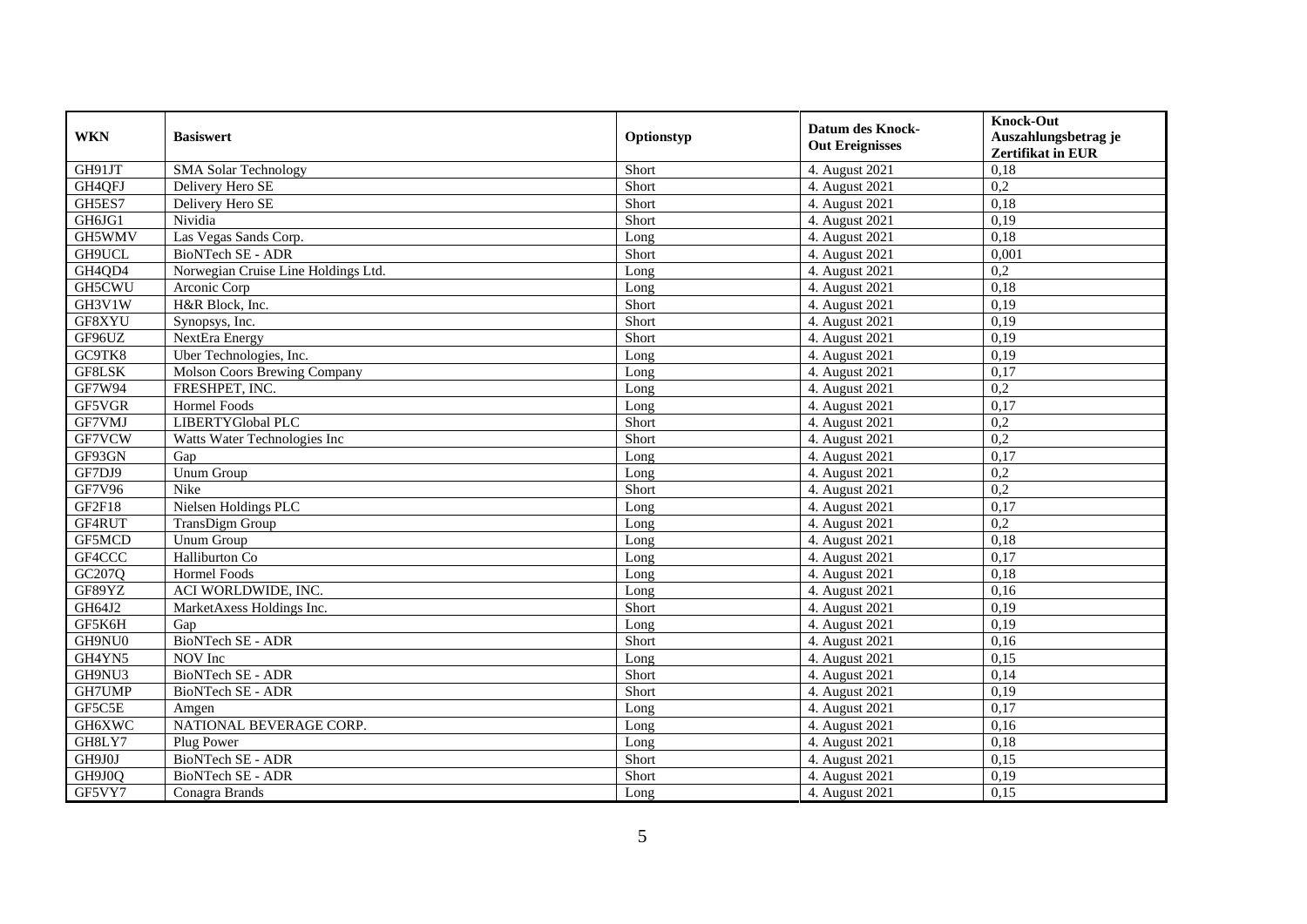| <b>WKN</b>    | <b>Basiswert</b>                     | Optionstyp | <b>Datum des Knock-</b><br><b>Out Ereignisses</b> | <b>Knock-Out</b>                                 |
|---------------|--------------------------------------|------------|---------------------------------------------------|--------------------------------------------------|
|               |                                      |            |                                                   | Auszahlungsbetrag je<br><b>Zertifikat in EUR</b> |
| GH4G3G        | Lumen Technologies, Inc.             | Long       | 4. August 2021                                    | 0,17                                             |
| GH9HZ3        | BioNTech SE - ADR                    | Short      | 4. August 2021                                    | 0,14                                             |
| GH9DSV        | BioNTech SE - ADR                    | Short      | 4. August 2021                                    | 0,15                                             |
| GH9RUZ        | BioNTech SE - ADR                    | Short      | 4. August 2021                                    | 0,15                                             |
| GF5M58        | Teleflex Inc.                        | Long       | 4. August 2021                                    | 0,18                                             |
| GH23P9        | <b>Southwest Airlines</b>            | Long       | 4. August 2021                                    | 0,19                                             |
| GH91L6        | <b>SMA Solar Technology</b>          | Short      | 4. August 2021                                    | 0,17                                             |
| GH67B0        | adidas                               | Short      | 4. August 2021                                    | 0,2                                              |
| GH44SX        | Rentokil Initial                     | Short      | 4. August $2021$                                  | $\overline{0,2}$                                 |
| GH61PQ        | Carl-Zeiss Meditec AG                | Short      | 4. August 2021                                    | 0,18                                             |
| GH5LQW        | <b>AEX</b> Index                     | Short      | 4. August 2021                                    | 0,2                                              |
| GH47GQ        | 3i                                   | Short      | 4. August 2021                                    | 0,17                                             |
| GH2JKH        | STMicroelectronics N.V.              | Short      | 4. August 2021                                    | 0,2                                              |
| GF9LQ8        | <b>RTL Group</b>                     | Long       | 4. August 2021                                    | 0,2                                              |
| <b>GH1NSF</b> | adidas                               | Short      | 4. August 2021                                    | 0,2                                              |
| GF3CFY        | <b>AEX</b> Index                     | Short      | 4. August 2021                                    | 0,19                                             |
| GF99ZU        | TecDAX (Performance Index)           | Short      | 4. August 2021                                    | 0,17                                             |
| GC7T6F        | Fielmann                             | Long       | 4. August 2021                                    | 0,19                                             |
| GC8F9L        | Sampo Oyj - Class A                  | Short      | 4. August 2021                                    | 0,18                                             |
| GF7DX8        | Givaudan                             | Short      | 4. August 2021                                    | 0,2                                              |
| GH47LF        | EURO STOXX 50 Index                  | Short      | 4. August 2021                                    | 0,18                                             |
| GF8YVL        | Siemens Healthineers AG              | Short      | 4. August 2021                                    | 0,18                                             |
| GF77J1        | MDAX (Performance Index)             | Short      | 4. August 2021                                    | 0,2                                              |
| <b>GF6EUK</b> | Allianz                              | Long       | 4. August 2021                                    | 0,19                                             |
| GF6JNP        | Wendel                               | Short      | 4. August 2021                                    | 0,19                                             |
| GC46QC        | Accor                                | Long       | 4. August 2021                                    | 0,18                                             |
| GF7GBU        | Société Générale                     | Short      | 4. August 2021                                    | 0,17                                             |
| GH7Z57        | Varta AG                             | Short      | 4. August 2021                                    | 0,18                                             |
| GH8GAU        | adidas                               | Short      | 4. August 2021                                    | 0,17                                             |
| GF6Z6V        | Under Armour, Inc. - Class A         | Short      | 4. August 2021                                    | 0,17                                             |
| GH5627        | BioNTech SE - ADR                    | Short      | 4. August 2021                                    | 0,19                                             |
| GH7GW3        | Wynn Resorts Limited                 | Long       | 4. August 2021                                    | 0,19                                             |
| GH9NSW        | BioNTech SE - ADR                    | Short      | 4. August 2021                                    | 0,16                                             |
| GF7QWK        | <b>INSPIRE MEDICAL SYSTEMS, INC.</b> | Short      | 4. August 2021                                    | 0,15                                             |
| GF6J96        | Maxim                                | Long       | 4. August 2021                                    | 0,15                                             |
| GH9NT0        | <b>Advanced Micro Devices</b>        | Short      | 4. August 2021                                    | 0,19                                             |
| GH76ZT        | Macy's, Inc.                         | Long       | 4. August 2021                                    | 0,2                                              |
| GH5R3L        | Match Group, Inc.                    | Long       | 4. August 2021                                    | 0,16                                             |